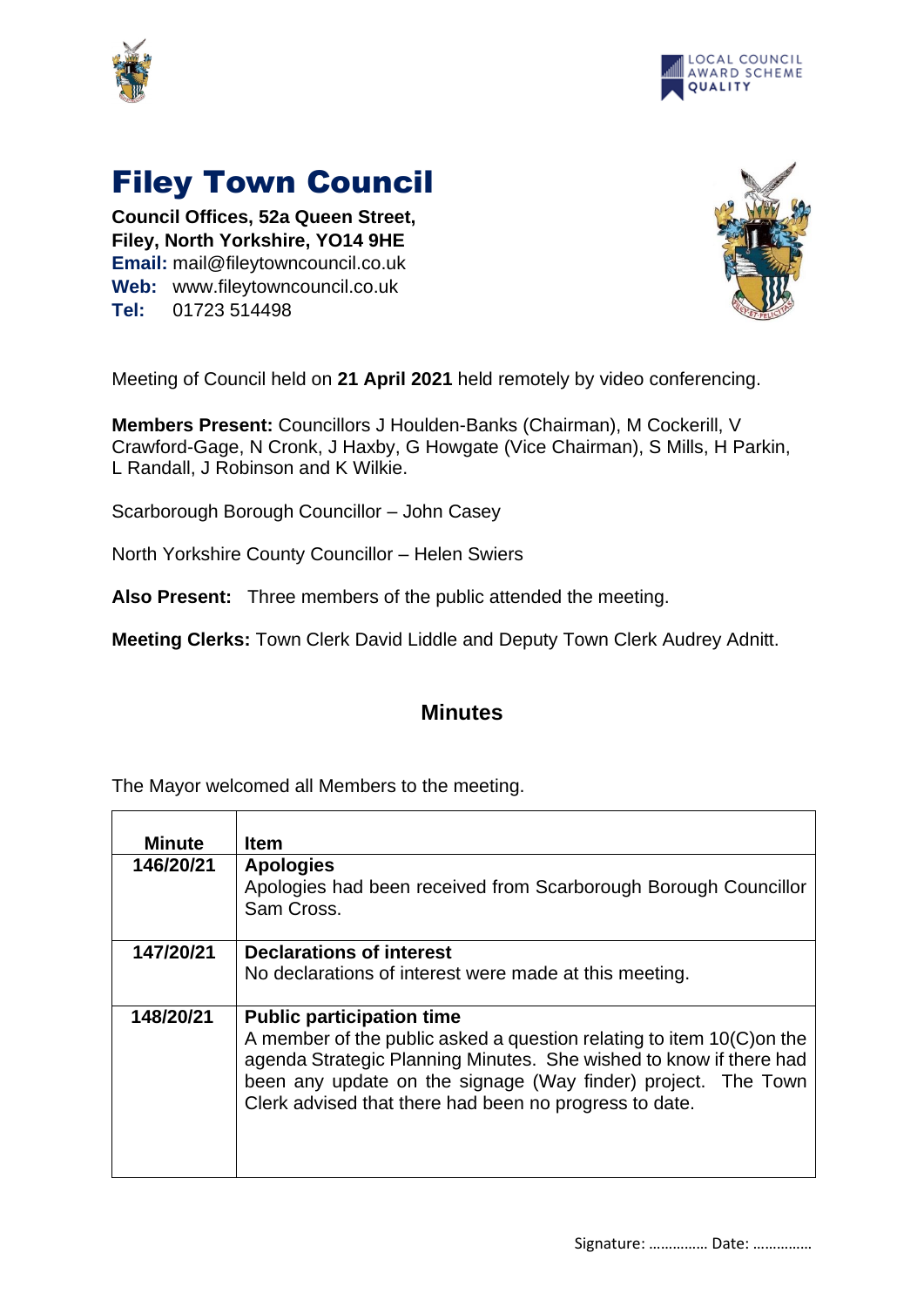



|             | <b>Reports to Council</b>                                                                                                                                                                                                                                                                                                                                                                        |
|-------------|--------------------------------------------------------------------------------------------------------------------------------------------------------------------------------------------------------------------------------------------------------------------------------------------------------------------------------------------------------------------------------------------------|
| 149/20/21   | <b>North Yorkshire Police Report</b><br>A copy of the report had been circulated with the agenda papers. The<br>report gave details of crimes, road related incidents and anti-social<br>behaviour between April 2020 and March 2021.                                                                                                                                                            |
|             | As there wasn't a representative from North Yorkshire Police<br>available to attend the meeting, Members were advised to forward<br>any queries they may have on the report to the Town Clerk.                                                                                                                                                                                                   |
| 150/20/21   | <b>Bonhomme Richard Group</b><br>Mr James Hodgson from the group attended the meeting to give<br>Council an update on the project.                                                                                                                                                                                                                                                               |
|             | Mr Hodgson provided some historical background, gave an update<br>on the Filey Bay 1779 Research Group and its objectives, and gave<br>details of some the events planned in 2021.                                                                                                                                                                                                               |
|             | Mr Hodgson was keen for the Town Council to become involved with<br>the project moving forward and particularly some of the events<br>planned for the coming year. The Battle of Flamborough Head was<br>a very interesting part of Filey's history, and the group felt that the<br>planned celebrations would bring benefits to the Town in terms of<br>tourism.                                |
|             | Councillors were given the opportunity to ask questions and the<br>Mayor thanked Mr Hodgson for the update he had provided.                                                                                                                                                                                                                                                                      |
|             | It was proposed by CIIr Haxby and seconded by CIIr Mills that the<br>Council hold an Extraordinary Council Meeting to discuss what<br>assistance the Town Council could provide, as soon as the group<br>were able to provide the detailed financial information that would be<br>required in order for the Town Council to make decisions.                                                      |
| 150/20/20.1 | <b>RESOLVED:</b> That an Extraordinary meeting of Council be called to<br>discuss the request for assistance received from the Bonhomme<br>Richard Group as soon as was practicable after the receipt of the<br>information required from the group to enable the Town Council to<br>make decisions.                                                                                             |
| 151/20/21   | <b>Mayoral Report</b><br>The Mayor was pleased to advise that the Project Manager from<br>Scarborough Borough Council had visited recently, and a walk round<br>had taken place to plan for works required around the Town, a report<br>including financial information was to follow. The Mayor continued to<br>have regular dialogue with Scarborough Borough Council which was<br>beneficial. |
| 152/20/21   | <b>Borough and County Councillor Reports</b><br><b>Scarborough Borough Councillor's Report</b>                                                                                                                                                                                                                                                                                                   |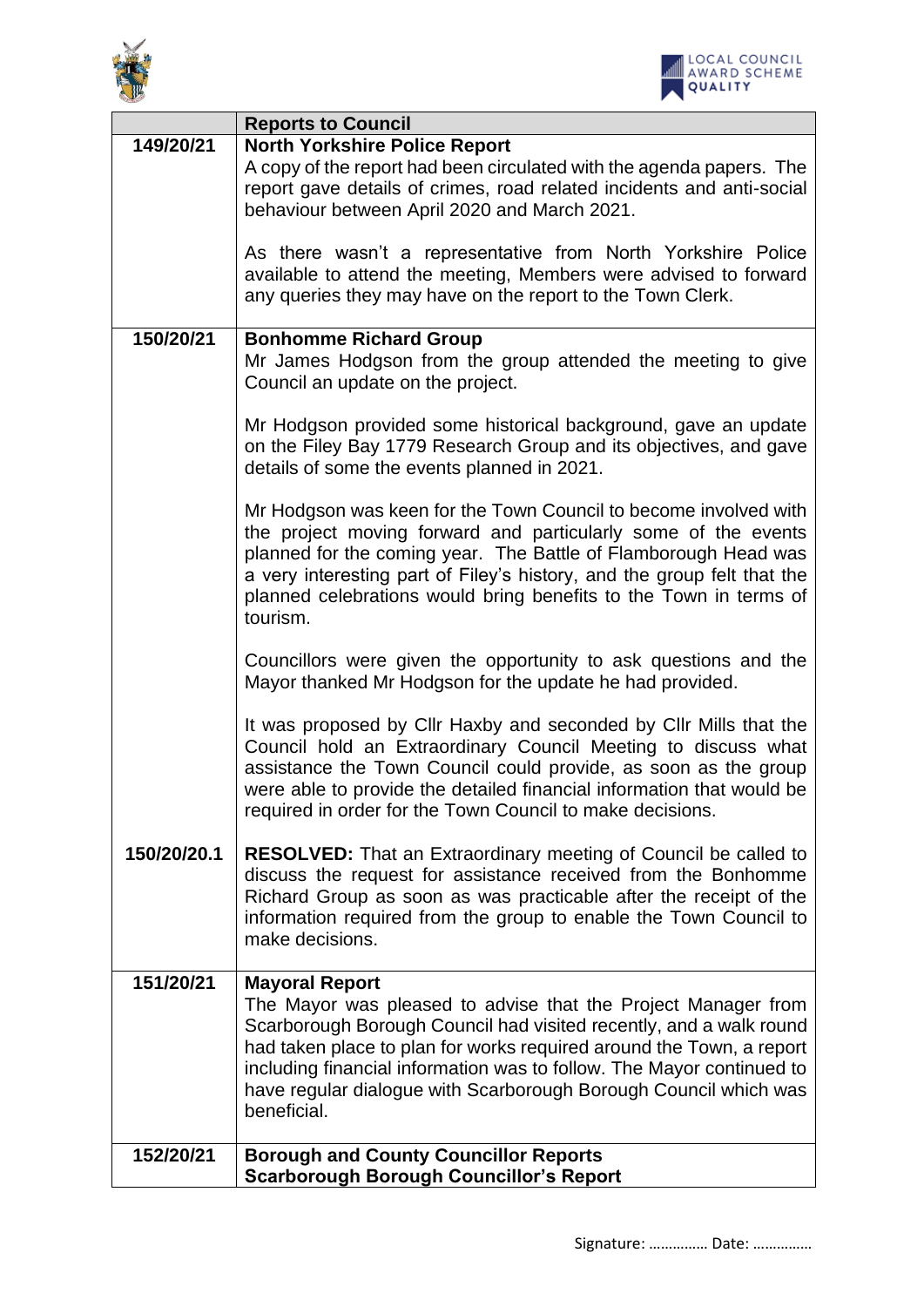



Scarborough Boro. Cllr Cockerill's report had been previously circulated and gave updates on the Filey Flood Alleviation Scheme, Ravine Bridge Lights, Local Government Ethical Standards, Evron Centre, Parking Suspension, Potential Skateboard, Travellers on West Avenue Car Park, Refurbishment of SBC toilets and Ongoing SBC Maintenance Work.

Cllr Cockerill also provided some verbal updates and reported that in addition to the seventeen million pounds granted by the Environment Agency to refurbish the sea defences in Filey, the Cabinet at Scarborough Borough Council had approved the allocation of one million pounds to public realm and improvements works to be spent across Filey, Scarborough and Whitby seafronts.

Cllr Cockerill had also been in communication with traders on Murray Street regarding the planters (part of the parking suspension scheme) and some minor amendments to the placement of the planters had followed. Cllr Cockerill was working with landowners and Borough Council officers regarding the flood alleviation scheme footpath and following communication with the Chief Executive of the Royal National Lifeboat Institute, Mark Downie, he provided an update on the future of Filey's lifeboat the RNLI Keep Fit Association.

Scarborough Boro. Cllr Casey's report had been previously circulated and gave updates on Yorkshire Water updates on Cargate Hill, Filey Flood Alleviation Scheme, Locality Budget for Ward Councillors, Parking Suspension on Murray Street, Travellers on West Avenue and Filey Kite Festival.

In addition, Cllr Casey reported that he and Boro. Cllr's Cross and Cockerill each had a locality budget of £2000 which could be granted to small projects in the Town, if any group had a project that could benefit from a grant, there was a criteria to be met and he was happy to provide further details.

## **North Yorkshire County Councillor's Report**

County Cllr Swiers report had been previously circulated and provided updates on Covid 19 and Silver Birches.

County Cllr Swiers was asked to report that the patching repairs which had been made to the pavement on Clarence Drive, were of a very poor quality and needed to be redone. There were also concerns about the quality of road surface on Scarborough Road by the roundabout at the seaward end, which was becoming dangerous. Finally, there was an area of pavement on the seafront which had been closed with barriers for several months and needed repairing. Cllr Swiers kindly agreed to speak to Highways about these concerns.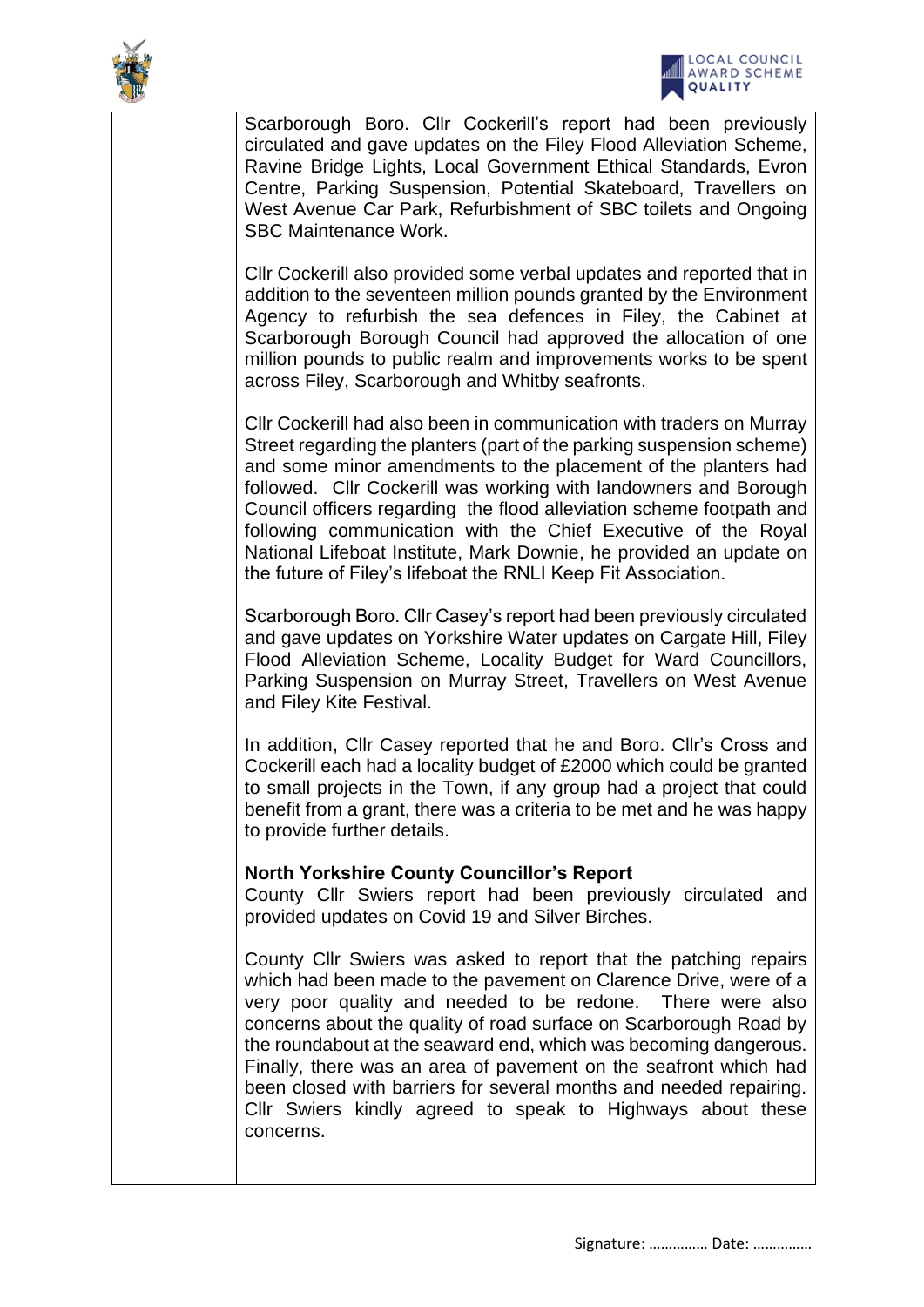



| 153/20/21   | <b>Town Clerk and RFO Report</b><br>Members had been circulated with a copy of the report which<br>contained an update on the dog warden project, Queen Street<br>Gardens, Freeman and Freewomen applications, the Town Plan, the<br>Assets & Services Working Party and Christmas lights.                   |
|-------------|--------------------------------------------------------------------------------------------------------------------------------------------------------------------------------------------------------------------------------------------------------------------------------------------------------------|
|             | Upcoming Council Meetings and Mayoral Engagements were also<br>included within the report.                                                                                                                                                                                                                   |
|             | CIIr Cockerill asked if there was an update from Yorkshire Water<br>regarding Queen Street Gardens and the Clerk advised that legal<br>information was awaited from Scarborough Borough Council and<br>would be taken to the next Property Committee meeting.                                                |
|             | Council business items - Procedural Items                                                                                                                                                                                                                                                                    |
| 154/20/21   | Minutes of the Meeting of the Council held on Wednesday 10<br><b>March 2021.</b>                                                                                                                                                                                                                             |
|             | Cllr Randall proposed, seconded by Cllr Robinson, that Council<br>resolve to approve them as a true and accurate record of the meeting.                                                                                                                                                                      |
| 154/20/21.1 | RESOLVED: Council resolved to approve the minutes as a true<br>and accurate record of the meeting.                                                                                                                                                                                                           |
| 155/20/21   | <b>Minutes of Committee Meetings</b><br>Minutes of meetings:                                                                                                                                                                                                                                                 |
|             | Planning Committee $-8$ <sup>th</sup> March 2021<br>Cllr Robinson proposed, seconded by Cllr Randall that the minutes<br>be noted by Council                                                                                                                                                                 |
| 155/20/21.1 | <b>RESOLVED: Council resolved to note the minutes</b>                                                                                                                                                                                                                                                        |
|             | Events & Lighting Committee $-12th$ March 2021<br>Cllr Robinson proposed, seconded by Cllr Randall that the minutes<br>be noted by Council                                                                                                                                                                   |
| 155/20/21.2 | <b>RESOLVED: Council resolved to note the minutes</b>                                                                                                                                                                                                                                                        |
|             | Events & Lighting Committee $-26$ <sup>th</sup> March 2021<br>Cllr Robinson proposed, seconded by Cllr Randall that the minutes<br>be noted by Council                                                                                                                                                       |
| 155/20/21.3 | <b>RESOLVED: Council resolved to note the minutes</b>                                                                                                                                                                                                                                                        |
|             | Strategic Planning Committee – 19 <sup>th</sup> March 2021<br>CIIr Parkin reported that the date had been recorded incorrectly on<br>the minutes for this meeting. The Clerk advised that he would amend<br>the minutes and submit them to the next meeting of Strategic<br>Planning Committee for approval. |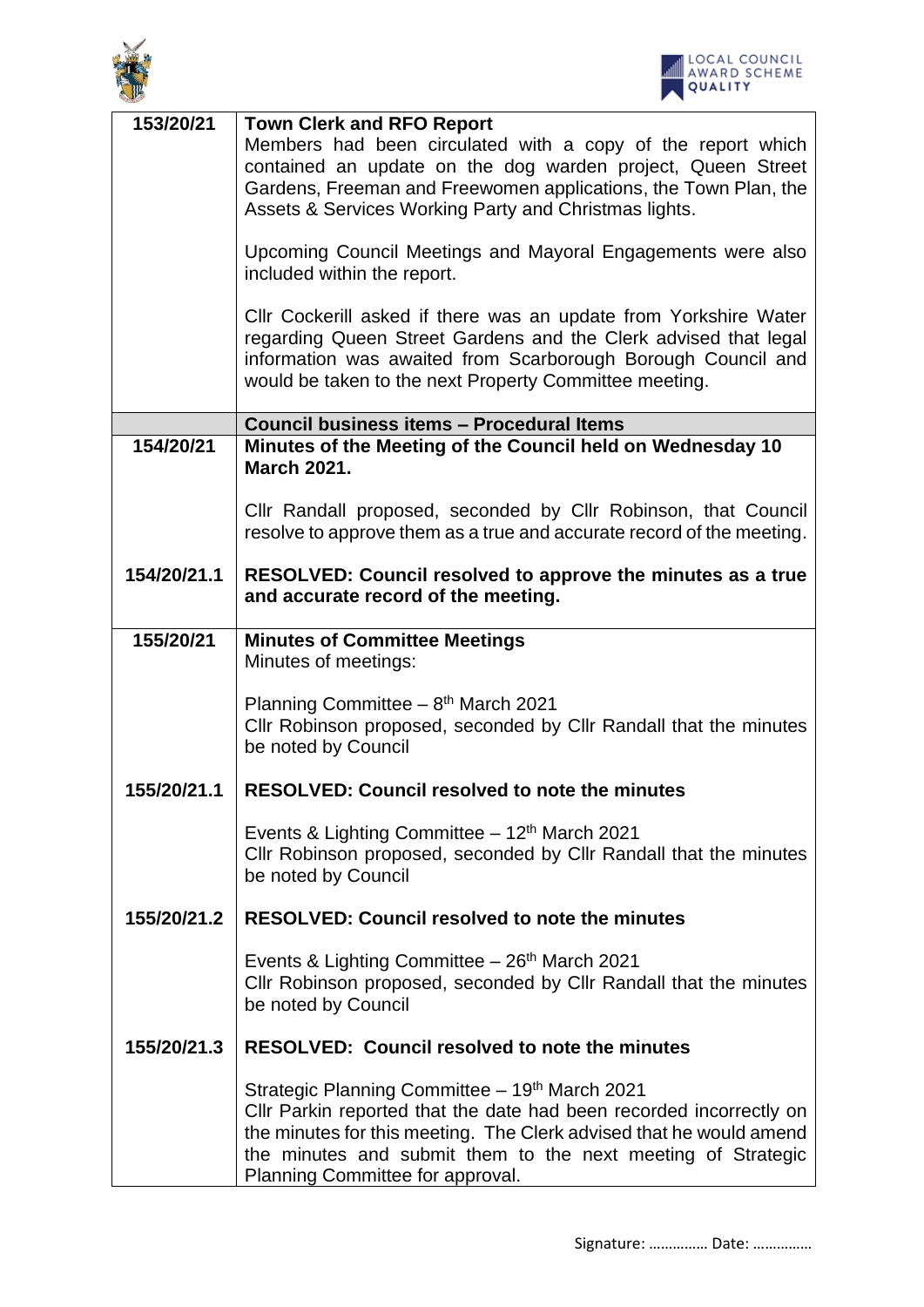



|             | Finance & General-Purpose Committee - 22 <sup>nd</sup> March 2021<br>Cllr Robinson proposed, seconded by Cllr Randall that the minutes<br>be noted by Council                                                                                                                                                                     |
|-------------|-----------------------------------------------------------------------------------------------------------------------------------------------------------------------------------------------------------------------------------------------------------------------------------------------------------------------------------|
| 155/20/21.4 | <b>RESOLVED: Council resolved to note the minutes</b>                                                                                                                                                                                                                                                                             |
|             | Sports Funding Working Party - 25 <sup>th</sup> March 2021<br>Cllr Robinson proposed, seconded by Cllr Randall that the minutes<br>be noted by Council                                                                                                                                                                            |
| 155/20/21.5 | <b>RESOLVED: Council resolved to note the minutes</b>                                                                                                                                                                                                                                                                             |
|             | In addition, a report was received from CIIr Wilkie, Chair of the Ravine<br>Skate Park Group giving an update on progress to date.                                                                                                                                                                                                |
| 156/20/21   | <b>Schedule of Payments</b><br>Cllr Haxby proposed, seconded by Cllr Cronk that the Council<br>approve the schedule of payments from the general fund for the<br>period $8th$ March 2021 to 1 <sup>st</sup> April 2021, a total of £25,588.19 of                                                                                  |
|             | expenditure.                                                                                                                                                                                                                                                                                                                      |
|             | Cllr Haxby noted that payment had been made for 'Bonzo the Seal'<br>and it was disappointing to see that large cracks were already<br>appearing in the wood. There were sharp edges where cracks had<br>formed which could prove dangerous. The Clerk was asked to<br>investigate; and see what could be done about these cracks. |
| 156/20/21.1 | RESOLVED: Council supported the proposal and the schedule<br>of payments from the general fund for the period 8th March 2021<br>to 1 <sup>st</sup> April 2021, a total of £25,588.19 of expenditure was<br>approved.                                                                                                              |
| 157/20/21   | <b>Fair on Country Park</b><br>Members were asked to further consider the proposal to support an<br>application as outlined at the previous meeting to site a fairground on<br>the Country Park for a period during the summer months.                                                                                            |
|             | A discussion followed and Members had a variety of views. Following<br>a proposal from Cllr Robinson, seconded by Cllr Haxby a resolution<br>was passed.                                                                                                                                                                          |
| 157/20/21.1 | <b>RESOLVED: Filey Town Council could not support the proposal</b><br>to site a fairground on the Country Park for several weeks during<br>the summer.                                                                                                                                                                            |
| 158/20/21   | <b>Parking</b>                                                                                                                                                                                                                                                                                                                    |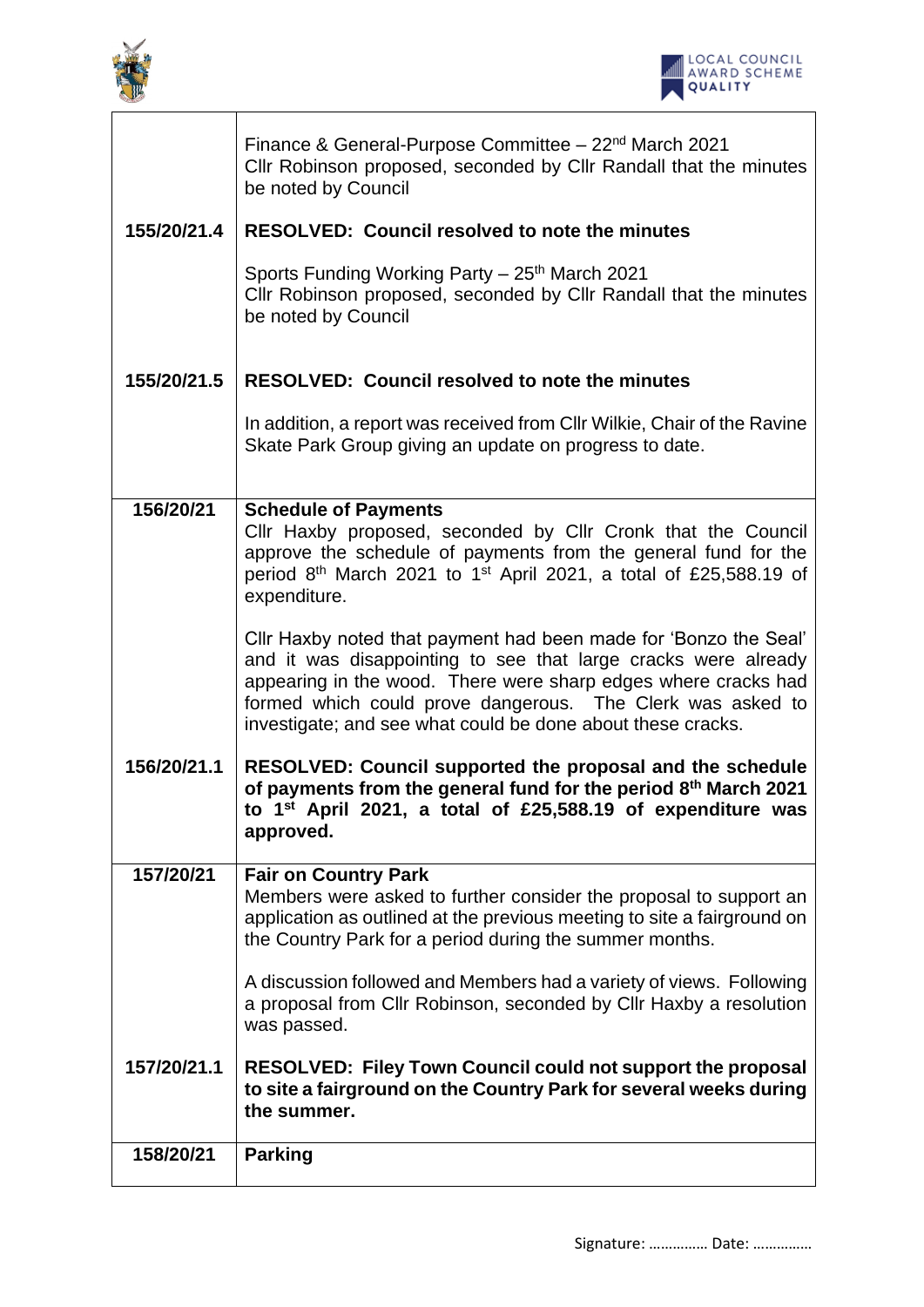



|             | Cllr Haxby wished to bring to the attention of Council several issues<br>regarding parking throughout the Town and consider any actions<br>appropriate.                                                                                                                                                                                                                                                                                             |
|-------------|-----------------------------------------------------------------------------------------------------------------------------------------------------------------------------------------------------------------------------------------------------------------------------------------------------------------------------------------------------------------------------------------------------------------------------------------------------|
|             | Areas of concern were people parking on West Avenue, Arndale Way<br>and Church Cliff Drive to avoid paying car parking fees, and this was<br>denying residents a place to park. It was envisaged that this would<br>only get worse during the summer when visitor numbers increased<br>significantly.                                                                                                                                               |
|             | The topic was discussed at length, with ideas including a residents<br>parking scheme and a "drop off bay" on the seafront for use by<br>disabled visitors. County Councillor Swiers kindly volunteered to<br>refer the residents parking scheme idea to County Council for initial<br>consideration, following which residents could be asked to consider<br>the introduction of scheme via the Town Council's newsletter.                         |
| 159/20/21   | <b>Future Meetings</b><br>Council was asked to consider the dates, times and format of future<br>meetings including the Annual Parish Meeting, May Council Meeting,<br>the Annual Meeting, and the June Council Meeting.                                                                                                                                                                                                                            |
|             | The temporary covid legislation allowing the Council to hold their<br>meetings remotely was to come to an end at midnight on the 6th of<br>May 2021 and so consideration was needed on how to hold the next<br>four meetings in a covid safe way which complied with the legal<br>obligations.                                                                                                                                                      |
|             | Following a discussion, a proposal by the Mayor, seconded by Cllr<br>Robinson and a unanimous vote, the following resolution was made.                                                                                                                                                                                                                                                                                                              |
| 159/20/21.1 | RESOLVED: That the Annual Parish Meeting will take place on<br>Wednesday 28th April, the May Council Meeting on Wednesday<br>5 <sup>th</sup> May and the Annual Meeting of Council will take place on<br>Thursday 6 <sup>th</sup> May. All these meeting will be held by video<br>conferencing prior to the change in legislation. Arrangements<br>for future meetings will be finalised upon receipt of further<br>information from HM Government. |
|             | <b>Next Meeting</b>                                                                                                                                                                                                                                                                                                                                                                                                                                 |
| 160/20/21   | Council confirmed the date and time of the next meeting to be 7pm<br>on Wednesday 5 <sup>th</sup> May 2021 to be held by video conferencing.                                                                                                                                                                                                                                                                                                        |

## **Meeting started 7.00pm and closed at 9.00pm**

Document published on